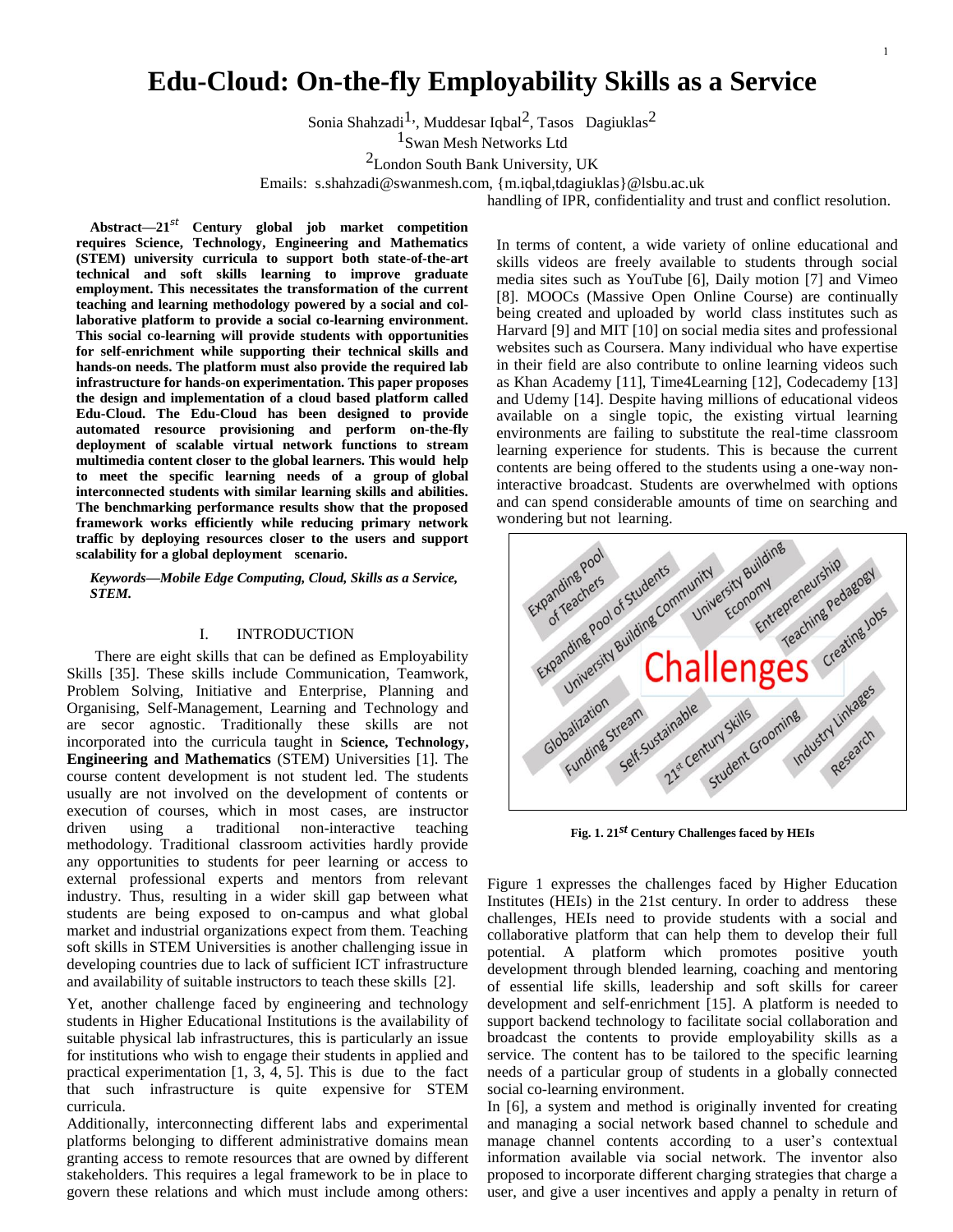special actions performed by the user.

In this paper, the design and implementation of a cloud based platform and service called Edu-Cloud is presented. The Educloud provides a social co-learning environment and broadcast multimedia educational contents to meet the specific learning needs of a group of students with similar learning skills and abilities.

The Edu-Cloud multimedia contents will benefit from the live feedback from the users to meet specific learning needs of students. This is accomplished by allowing the students to rate the content and recommend the content to a wider student community with similar interests. The platform will quickly adapt available contents to student learning patterns and preferences based on the live feedback from mentors, facilitators, and co-learners. This learner driven, social colearning environment will enable students to not only learn from the recorded contents and live mentoring sessions but also from fellow students in a globally connected social co-learning environment. The remainder of this paper is structured as follows. Section II presents state of the art. Section III describes use cases that are relevant to our proposed solution. Section IV presents the methodology of our proposed framework. Section V describes the test-bed implementation. Section VI describes the evaluation of results with the experimental setup. While section VII conclude this paper and gives future direction.

### II. ONLINE EDUCATION AND LEARNING

Educational games have been introduced to education since they combine problem-solving, with higher order thinking [16, 17, 18, 19]. The rate of educational transformation as in teaching and learning affordances is also rapidly accelerating. Students learn formally as well as informally through blended learning, MOOCs, Webinars, and online training courses as well as Ubiquitous teaching and learning activities, across a variety of platforms with heterogeneous capabilities [19, 20, 21]. The pace of technological change is faster than ever before. In today's world, the change could arise in months, weeks, days, or even minutes. Technology-enhanced learning is now feasible through augmented reality enablers over our smartphones and tablets.

It has been estimated that nearly 50% of subject knowledge acquired during the first year of a four year technical degree is outdated by the time the student graduates. Consequently, there is a need to provide a bundle of specific tools, skillset and resources that will guide and assist the present-day educator and assist in engaging todays learners. The Augmented Reality cognitive learning platform allowing end-users to experience virtual environments. This can be used as an essential tool to train STEM students to complex and real-life conditions [22]. Mobile/Augmented technologies potentially equip learners with tools that know how and what should be learned. It will also help students to understand social media and help them access relevant communities and societies, fellow students, and experts that can assist and guide them to undergo cognitive and visual learning. The use of Ubiquitous and Seamless Learning bonds private and public learning spaces, learning occurs through both individual and collective energies, and across different time spans, as well as different contexts (such as in-school vs. after-school, formal vs. informal learning, physical world vs. virtual reality and cyberspace).

Mobile-Augmented Learning through Game Based Instruction could act as a catalyst, empowering effective pedagogies through facilitating engagement, deep content understanding, freedom of learning from space and time barriers, interactive learning techniques, authentic and autonomous instruction conditions, situated cognition, constant efficient collaboration and a permanent link between classroom experiences and the actual life [23].

There are many commercial and open source platforms that are available for on-line learning. All of them, have difficulty in order to embed and integrate external tools that are important to drive hands-on experience and provide collaborations within a virtualized distributed learning lab environment.

Cloud computing is an emerging technology which is being used to support many applications in health care [33], smart cities [32], agriculture [34] and disaster management [24]. . In [27], development and implementation of e-learning system are given to fulfil the needs of educational institutions. VisCa, a dashboard system that show the learning status of the user to improve the learning activities and services [28]. Adaptive learning and recommendation platform (ALR) is proposed in [29], to build a conceptual map of adaptive learning and educational recommender for each individual student. A Ubiquitous eTeaching & eLearning (UTiLearn) has been presented in [30], to enhance the teaching and learning management. An existing platform also called EduCloud is proposed in [31]. A comparative analysis was presented in table 1.

Cloud computing backed data centers can provide scalable and on-demand shared resources. The Edu-Cloud is designed to automate resource provisioning and perform on-the-fly deployment of scalable virtual network functions to broadcast educational content closer to the learners based on the real-time user scenario for interactive co- learning for globally connected students. These virtual network functions support multimedia educational content broadcast and also offers on-demand computing resource-provisioning on-the-fly to support the required quality of experience for the end user based on their feedback. Furthermore, resource provisioning may also facilitate to deploy physical lab infrastructure based on the technical needs of students. In the second phase of this project, Future work is planned to incorporate social media network resources to provide them with the social co-learning environment. Such platform creates challenging requirements; those cannot be satisfied using a classical cloud computing paradigm. This requires the use of latest cloud technologies including Mobile Multi-Access Edge Computing and on-the-fly virtual network functions deployment. These technologies can ensure the required Quality of Experience (QoE) through dynamic resources provisioning for different use-cases while supporting collaboration among globally located mentors and co-learners around the multimedia educational contents.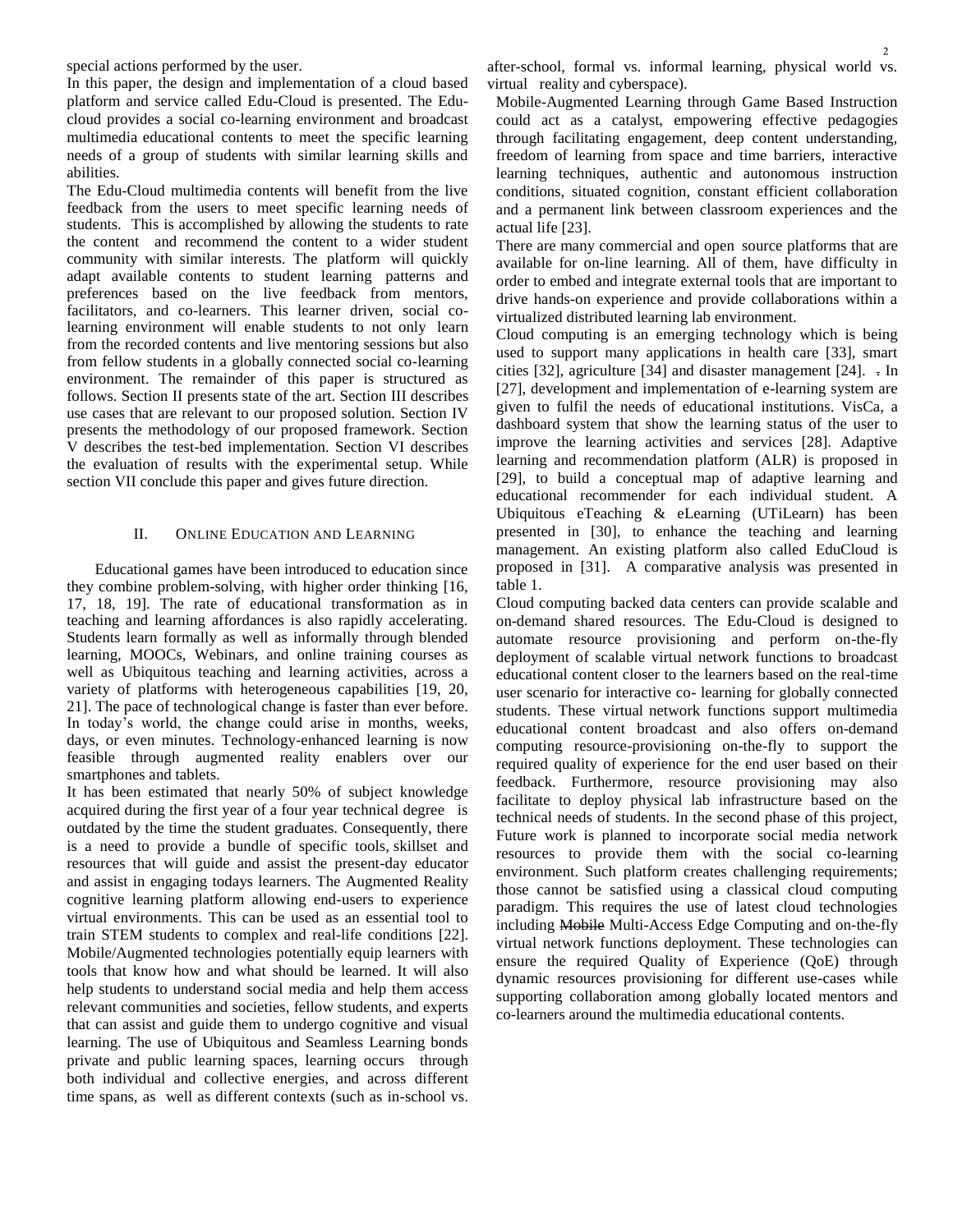| <b>System</b>                                                              | <b>Black</b><br>board                                | <b>Code</b><br><b>Acad</b><br>emy   | <b>Cours</b><br>er<br>a     | <b>EdX</b>                      | <b>Moodle</b>       | <b>TED ED</b>                     | <b>Udacit</b><br>${\bf y}$ | <b>Udemy</b>                        | <b>Existing</b><br>Edu-<br><b>Cloud</b> | <b>Propose</b><br>d Edu-<br><b>Cloud</b> |
|----------------------------------------------------------------------------|------------------------------------------------------|-------------------------------------|-----------------------------|---------------------------------|---------------------|-----------------------------------|----------------------------|-------------------------------------|-----------------------------------------|------------------------------------------|
| <b>Certificate</b>                                                         | Y                                                    | $\mathbf N$                         | Y                           | Y                               | $\mathbf N$         | $\mathbf N$                       | Y                          | ${\bf N}$                           | ${\bf N}$                               | ${\bf N}$                                |
| <b>Infrastructure</b><br><b>Awareness</b>                                  | N/A                                                  | N/A                                 | N/A                         | N/A                             | N/A                 | N/A                               | N/A                        | N/A                                 | ${\bf N}$                               | $\mathbf Y$                              |
| <b>Open Source</b>                                                         | ${\bf N}$                                            | ${\bf N}$                           | ${\bf N}$                   | $\mathbf Y$                     | $\mathbf Y$         | $\mathbf Y$                       | ${\bf N}$                  | ${\bf N}$                           | Y                                       | Y                                        |
| <b>User</b><br><b>Preference</b><br><b>Awareness</b>                       | N/A                                                  | N/A                                 | N/A                         | N/A                             | N/A                 | N/A                               | N/A                        | N/A                                 | ${\bf N}$                               | $\mathbf Y$                              |
| <b>Media Types</b>                                                         | Video<br>Audio<br>$\overline{\phantom{a}}$<br>Slides | Flash<br>and<br>Editor<br>${\bf S}$ | Video<br>and<br>Slides      | Video<br>and<br>Slides          | Video,<br>Audio     | Video-<br>Animatio<br>$\mathbf n$ | Video<br>and<br>Slides     | Video                               | N/A                                     | Video,<br>Audio,<br>Slides               |
| <b>Pre Requisite</b>                                                       | May<br><b>or</b><br>may<br>not                       | ${\bf N}$                           | $\mathbf N$                 | ${\bf N}$                       | $\mathbf N$         | ${\bf N}$                         | ${\bf N}$                  | ${\bf N}$                           | N/A                                     | ${\bf N}$                                |
| Programming<br>Language                                                    | ASP,<br>Other<br>${\bf S}$                           | <b>HTM</b><br>L, JS,<br>PHP         | $\mathbf C$<br>Langu<br>age | Python,<br>JavaScri<br>pt, Ruby | PHP,<br>HTML,<br>Js | HTML,<br>JavaScri<br>pt           | Python                     | HTML,<br>JS,<br>PHP                 | Python                                  | Python                                   |
| <b>Progress</b><br><b>Tracking</b>                                         | Y                                                    | ${\bf N}$                           | $\mathbf Y$                 | $\mathbf Y$                     | $\mathbf N$         | ${\bf N}$                         | Y                          | ${\bf N}$                           | N/A                                     | $\mathbf Y$                              |
| <b>Student</b><br><b>Forum</b>                                             | Y                                                    | $\mathbf Y$                         | ${\bf N}$                   | ${\bf N}$                       | $\mathbf N$         | $\mathbf Y$                       | ${\bf N}$                  | ${\bf N}$                           | N/A                                     | $\mathbf Y$                              |
| <b>Time Slotted</b>                                                        | $\mathbf Y$                                          | ${\bf N}$                           | $\mathbf Y$                 | $\mathbf Y$                     | $\mathbf N$         | ${\bf N}$                         | ${\bf N}$                  | ${\bf N}$                           | N/A                                     | $\mathbf Y$                              |
| <b>Video hosting</b>                                                       | Client<br>Server<br>S                                | No<br>Video<br>S                    | Privat<br>e<br>Server<br>S. | YouTube                         | $\mathbf N$         | YouTube                           | YouTu<br>be                | Private<br>Servers                  | Private<br>Cloud<br>Server              | Cloud<br><b>Servers</b>                  |
| <b>User</b><br><b>Evaluation</b>                                           | $\mathbf Y$                                          | $\mathbf Y$                         | N/A                         | $\rm N/A$                       | $\rm N/A$           | $\mathbf Y$                       | $\rm N/A$                  | $\rm N/A$                           | $\rm N/A$                               | $\mathbf Y$                              |
| <b>QoE</b> based<br><b>Resource</b><br>Provisioning                        | N/A                                                  | N/A                                 | N/A                         | N/A                             | N/A                 | $\rm N/A$                         | N/A                        | N/A                                 | ${\bf N}$                               | $\mathbf Y$                              |
| <b>Mentors and</b><br><b>Co-learners</b><br>Feedback<br><b>Integration</b> | N/A                                                  | $\rm N/A$                           | $\rm N/A$                   | N/A                             | $\rm N/A$           | N/A                               | N/A                        | $\rm N/A$                           | ${\bf N}$                               | $\mathbf Y$                              |
| <b>Edge</b><br><b>Controller</b>                                           | N/A                                                  | $\rm N/A$                           | $\rm N/A$                   | N/A                             | $\rm N/A$           | $\rm N/A$                         | $\rm N/A$                  | <b>Not</b><br>availabl<br>${\rm e}$ | ${\bf N}$                               | $\mathbf Y$                              |

# **Table I: Comparison of existing e-learning platforms with proposed solution**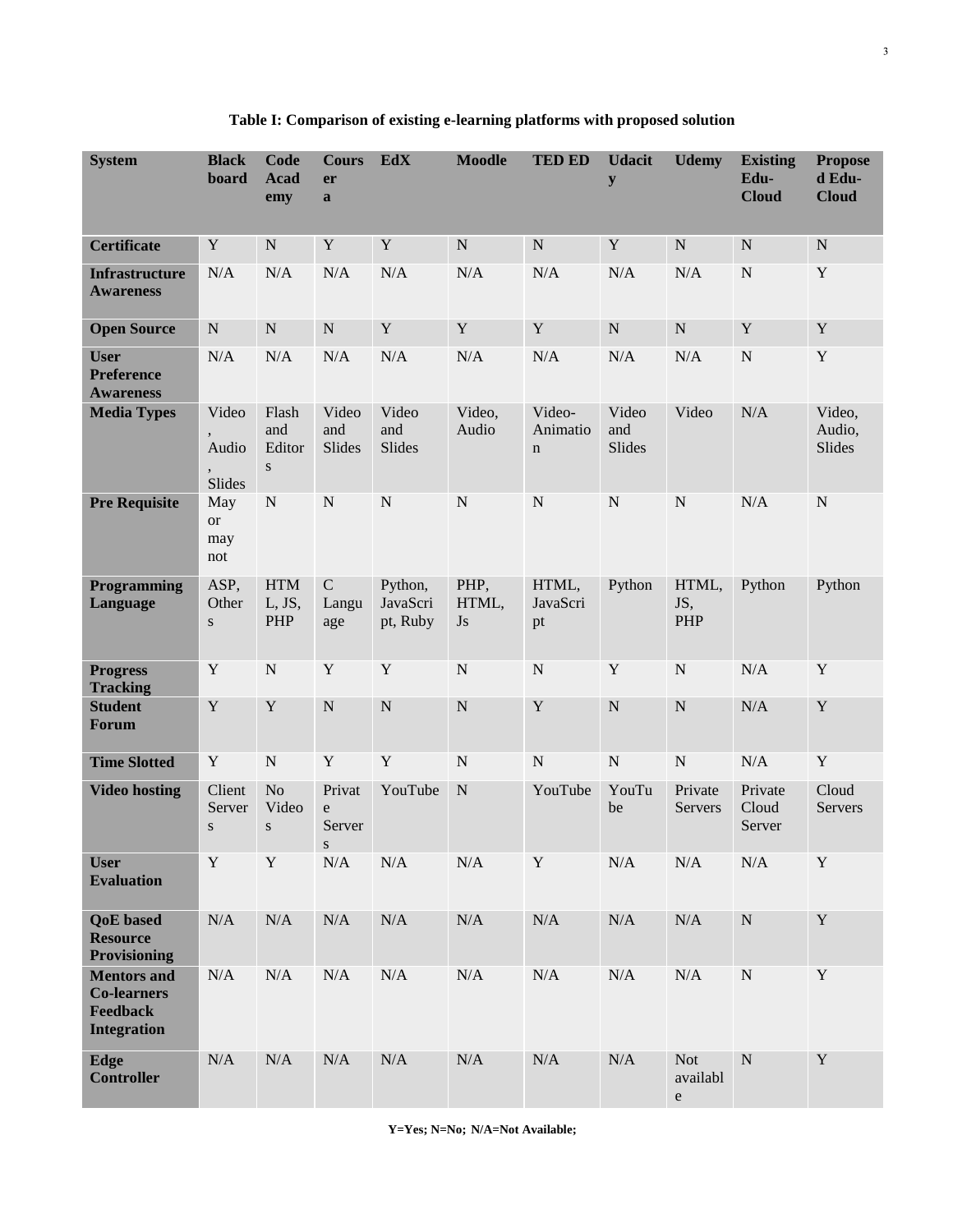#### III. EDU-CLOUD PLATFORM USE-CASES

To provide a global social co-learning environment for students, multimedia educational contents require live feeds to improve and customize them based on the learning needs of globally connected co-learners. The contents can be further improved and moderated by a pool of mentors and facilitators with professional and industrial experience. Use cases requiring on-demand virtual network functions deployment was contemplated in an on-demand fashion closer to the end user while other requires smart strategies to incorporate new learning pedagogy to make the most of the available multi-media educational contents in the social co-learning environment.

# **1) Use case 1**

As usage of the web and social applications grow rapidly, Edu-Cloud will collaborate with these applications to get responses, shares, comments, likes and dislikes etc. Thus, the Edu-Cloud will provide personalized, learner driven, techenabled social co-learning environment to students, where they can leverage, validate, collaborate, communicate and synthesize existing and new multimedia educational content to help each other learn better. Figure 2 illustrates use case in a visual form.



**Fig. 2 Edu-Cloud Scenarios for Distributed Applications**

# **2) Use case 2**

The Edu-Cloud can embed commercial virtual testbeds (e.g. Cisco Learning Labs, OMNET, ns-3) so that both learners and instructors that are geographically distributed to participate in a virtual classroom can use it. The main Controller is responsible for managing distant connections from multi-tenant clouds as well as the connection requests from external users to execute certain simulation tasks. In order to standardize the architecture, all platforms (i.e., hardware or software simulators, algorithms, etc.) are encapsulated within Edu-Cloud as virtual network functions. These modules are geographically distributed across multi-tenant clouds and run on different platforms with various and unequal execution capabilities, which prevent any natural synchronous behaviour. Therefore, commands and information exchange are supported by events containing information in parameters. The Module may send, receive and process events.

# IV. PROPOSED EDU-CLOUD FRAMEWORK

The paper presents a conceptual model of this framework and implemented a proof of concept test-bed. It supports scalability and capable of fault-tolerance as well as reduce the congestion of core network traffic to the main/central cloud. Previously, the team has proposed and implemented a Hyper Text Transfer Protocol-based rate adaptive transcoding and streaming technique that maintains its multimedia streaming quality, especially when the network grows congested [24]. In the proposed testbed, we have used these pre-configured Multimedia Streaming virtual machine images have been used to create and deploy on-the-fly virtual network functions using the proposed algorithms closer to the end users to reduce latency. Each edge controller is dynamically reconfigurable and can easily interact with any geographically distributed cloud. The integration and implementation of Social Networks are beyond the scope of this paper, which has been planned for the future work.

#### *A. Edu-Cloud Architecture*

A cloud computing platform can be deployed using geographically distributed physical machines called compute nodes connected to the single controller and the network node. Therefore, the 3-tier architecture of OpenStack cloud with Controller, Compute and Network nodes have been used to deploy Infrastructure as Service for the proposed Edu-Cloud. In order to emulate a distributed cloud environment, multiple compute nodes have been used using different physical machines. Though both the machines have been deployed in the same location but during production, each compute node may be deployed in a different geographical location closer to the user based on the number of users in each region and computing requirements to serve them. Figure [3,](#page-4-0) shows the high-level view of the proposed architecture. Controller, compute and network nodes are implemented for OpenStack deployment [25].

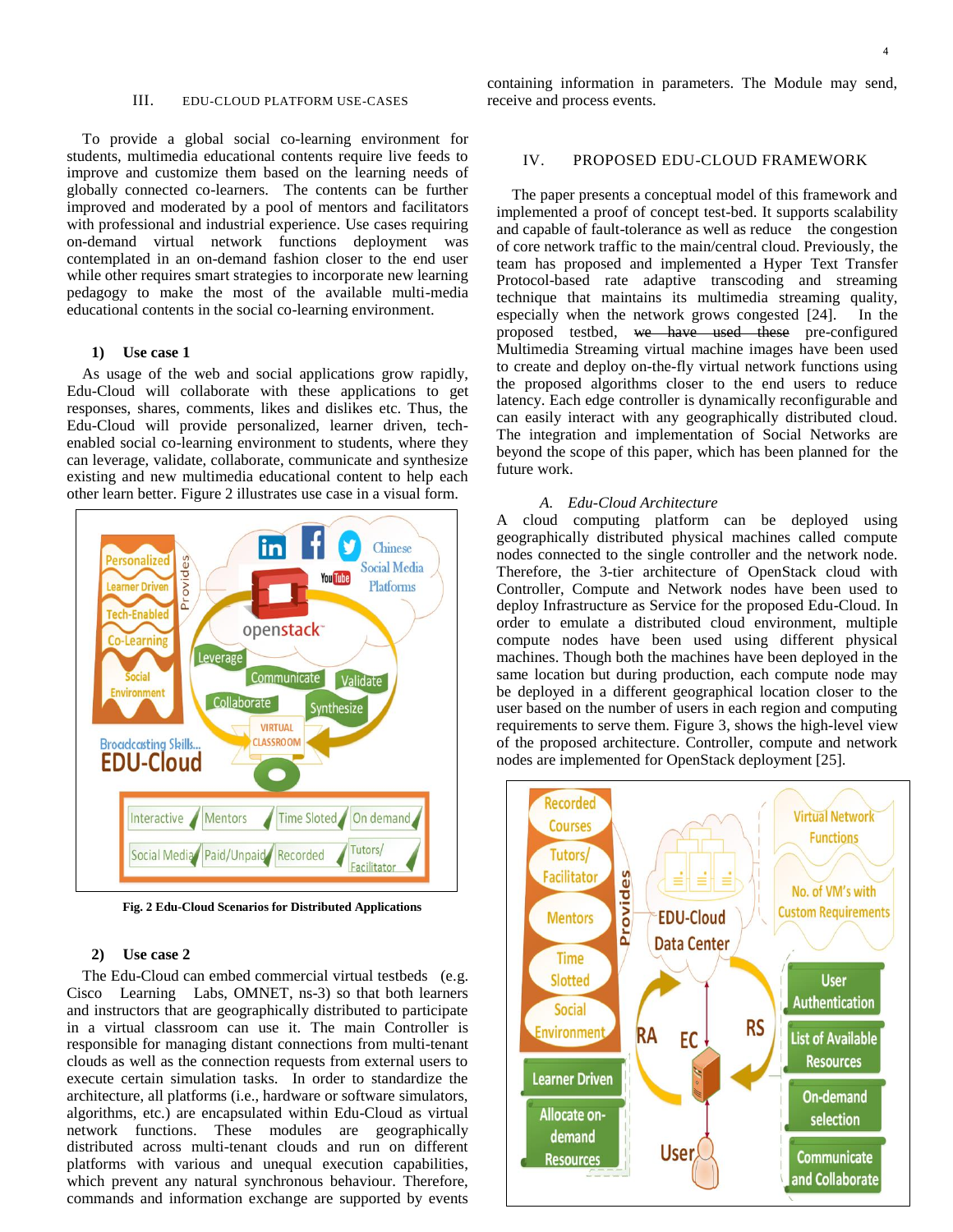#### **Fig. 3 High-Level view of Proposed Edu-Cloud Architecture**

- **Resource Provisioning:** Edu-Cloud Provisioning Algorithm (ECPA) has been designed and developed, to perform resource provisioning in order to deploy new or upgrade existing virtual network functions to facilitate edu-cloud applications. This is achieved by developing an API, which automates the deployment of Edu-Cloud resources based on the QoE feedback from the user. The algorithm is divided into two following components:
- *Resource Selector (RS):* RS selects the resources based on the end user feedback to facilitate the required QoE. RS maintains a record of all the available cloud resources to the user, including application images, flavors, available processing, memory and storage. The algorithm will select the desired resources from the server based on the end user QoE feedback. After necessary verifications and validations, the RS pass on the information to the RA to deploy or upgrade the virtual network functions closer to the user at the edge of the network.
- *Resource Allocator (RA):* Once, the RS has completed its processing to select the required resources, the RA deploys/upgrade the virtual network functions to the specified location to closer to the user in order to facilitate the required QoE for the end user. This task is performed by the Edge controller, which is designed to offload the resources closer to the end user in order to minimize the latency and improve the performance for all the applications. In case, the algorithm enters a wrong service selection, then RS generates an error message.

The Edu-Cloud Provisioning Algorithm (ECPA) algorithm is designed to intelligently select and allocate the resources. Let suppose that a set of resources indexed by i and defined functions as  $RS(i)$ ,  $RA(i)$  and  $AV(i)$  that are representing Resource Selection, Resource Allocation, and Available Resources on cloud respectively. The resource provisioning is based on the ECPA algorithm. According to ECPA,

$$
A(x) = \begin{cases} AV(i) - RS(i) & \text{if } RS(i) \le AV(i) \\ AV(i) & \text{if } AV(i) < RS(i) \\ 0 & \text{otherwise.} \end{cases}
$$

The RS keeps record of requested resources and validates the conditions and then RA may allocate resources accordingly.

| <b>Algorithm 1 Edu-Cloud Provisioning Algorithm (ECPA)</b> |  |  |  |
|------------------------------------------------------------|--|--|--|
| <b>Input:</b> RS;                                          |  |  |  |
| <b>Output:</b> RA;                                         |  |  |  |
| Begin                                                      |  |  |  |
| for each compute in cloud do                               |  |  |  |
| if RS $(\dot{i}) \le AV (\dot{i})$ then                    |  |  |  |
| $RA = AV$ (i) - $RS(i)$ ;                                  |  |  |  |
| end if                                                     |  |  |  |
| end for                                                    |  |  |  |
| end                                                        |  |  |  |

L.

# V. IMPLEMENTATION

As shown in the figure [4,](#page-4-1) a cloud testbed have been developed using open-source cloud platforms where Edge-Controller (EC) is used to deploy the cloud resources closer to the user. Openstack infrastructure have been used to provide Infrastructure as a Service (IaaS), The Python based Libcloud API has been used to develop and implement ECPA algorithm which not only launches virtual network functions but also automates resource provisioning for Edu-Cloud on the fly using native OpenStack APIs for the following services.

- <span id="page-4-1"></span> **Edu-Cloud Compute System:** It provides computing services for the management of compute instance lifecycle. This service provides instances/servers with different flavors of instances that are predefined in terms of memory, CPU and storage. These instances can be tiny, small, medium, large and xlarge.
- **Edu-Cloud Networking System:** It provides networking services between cloud components and also provides external networking connectivity to the users.
- **Edu-Cloud Authentication System:** It offers identity services and not only provides authorization and authentication for users but also for cloud services. It serves as an authentication system for the cloud. This identity service provides mainly following two functions: Tracking users and their permission and provide a catalogue of available services with their API endpoints.
- **Edu-Cloud Image System:** It provides image service for retrieval and storing virtual machine images. It provides a base template of Edu-Cloud where users can start a new instance.



**Fig. 4 Detailed Architecture of Edu-Cloud Implementation**

The tools used to develop the experimental testbed are given in Table [II.](#page-5-0)

#### **TABLE II. Tools for testbed**

| <b>Item</b>             | <b>Description</b> |
|-------------------------|--------------------|
| Cloud IaaS Platform     | OpenStack          |
| Cloud Architecture      | 3-tier             |
| Cloud Supported Library | LibCloud           |
| Host OS                 | Ubuntu 14.04       |
| Language                | Python             |

#### VI. EVALUATION

<span id="page-4-0"></span>Rally, a tool has been used to measure Edu-Cloud scalability and performance testing. The main emphasis of the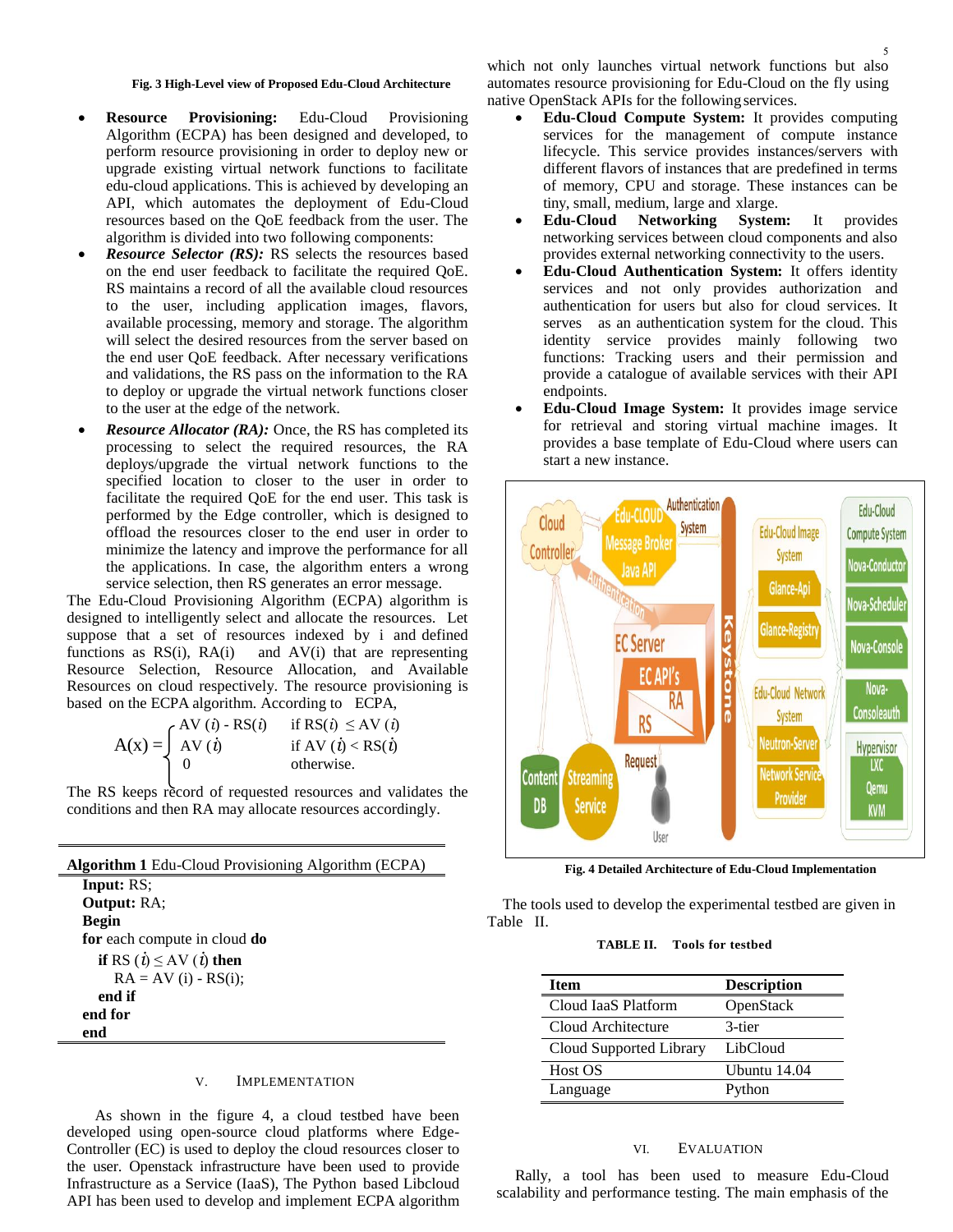bench- marking is to assess how Edu-Cloud would work at a global scale. In this section, rally benchmarking has been performed to measure the scalability of Edu-Cloud and test the cloud performance. Following is the glossary of key terms used in benchmarking scenarios evaluation and discussion.

- **Scenario:** Scenario is the name of the input file/configuration that is used to test your cloud performance.
- Load duration (s): Load duration shows the duration of load that is produced by particular scenario.
- **Full duration (s):** In full duration includes overall execution time of scenario and duration for environment preparation with contexts.
- **Iterations:** Represent the number of iterations for each scenario.
- **Runner:** Specify the type of load, when its type is set constant which means the constant load is created during a fixed amount of time when the particular scenario is running.
- **Errors:** Show the number of unsuccessful iterations. If all iterations of your scenario are run successfully then it will show 0 error.
- **Success criteria, Service-Level Agreement (SLA):**  SLA checks that the specific scenario has passed certain success criteria.
- **Success:** If all iterations of specific scenario are run successfully, then it will show a 100% success.
- **Count:** Show the number of iterations.
- **Atomic action:** Small set of atomic operations that are performed for each specific scenario.

The Edu-Cloud performance is tested using the following cases:

# *A. User*-Student *Requests via Edge Controller*

To check the reliability and effectiveness of the Edu-Cloud in terms of accommodating user virtual network functions initiation requests sent via Edge Controller, certain mock number of requests have been initiated. The performance of a concurrent number of user's requests is measured when they demand resources.

In this scenario, various number of requests have been initiated with 20 iterations using the following code scenario.

```
"HttpRequests.check_request": [
{
"runner": {
"type": "constant",
"times": 20,
"concurrency": 5
},
"hooks": [],
"args": {
"url": "http://controller.com",
"method": "GET",
"status_code": 200,
"allow_redirects": false
},
"sla": {},
"context": {}
}
]
```
}

These requests have been successfully achieved in an accepted average time under 1 second as shown in the graph except from iterations 14 to 16, the time went up to a maximum of 5.488 seconds as shown in figure 5 which is an acceptable time for given scenarios.



**Fig. 5 Graphical illustration of the test result**

# *B. Edu-Cloud Authentication System Testing*

Several authentication tests have been performed to evaluate the following authentication service scenarios.

 *Authenticate Keystone:* In this scenario, Edu-Cloud keystone service has been authenticated using 100 simultaneous iterations with the following scenario code.

<span id="page-5-0"></span>

This scenario has been successfully completed in an acceptable average time bellow 0.5 seconds in most of the iterations, except only in few iterations, it went up to a maximum of 2.726 seconds as shown in figure 6.

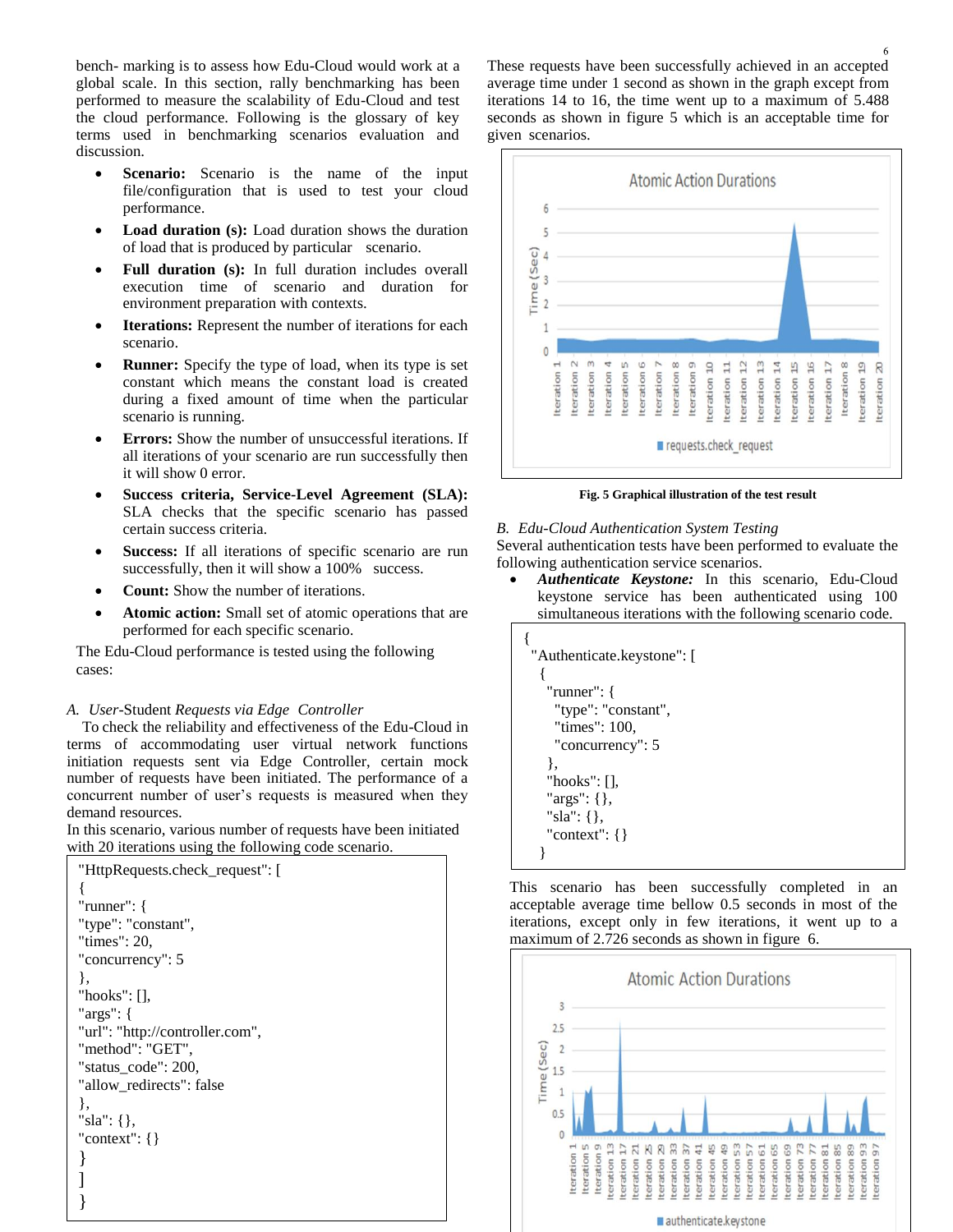#### **Fig. 6 Graphical illustration of the test result**

 *Authenticate Glance:* In this scenario, Edu-Cloud Glance service has been authenticated with 10 iterations along two repetitions with the following code.

```
{
  "Authenticate.validate_glance": [
   \mathbf{f} "runner": {
      "type": "constant", 
      "times": 10, 
       "concurrency": 5
     }, 
     "hooks": [], 
     "args": {
       "repetitions": 2
     }, 
     "sla": {}, 
     "context": {}
    }
 ]
}
```
This scenario has been successfully completed in an acceptable average of 0.150 seconds in all alterations as given in figure 7.



**Fig. 7 Graphical illustration of the test result**

 *Authenticate Nova:* In this scenario, Edu-Cloud Nova services have been authenticated using 10 iterations with two repetitions using the following scenario code.

```
{
  "Authenticate.validate_nova": [
   {
     "runner": {
      "type": "constant", 
      "times": 10, 
      "concurrency": 5
     }, 
    "hooks": [], 
     "args": {
      "repetitions": 2
     }, 
     "sla": {}, 
     "context": {}
 }
```
]



**Fig. 8 Graphical illustration of the test result**

# *C. Edu-Cloud Virtual Network Functions Testing*

In the remainder of this Section C and next Section D, the creation and deletion of Virtual Network Function has been evaluated using different size of Virtual Machine images. Create and delete functions for VM initialization have been also performed in this section using Cirros OS, which uses a tiny flavor image with vCPUS=1, RAM=512 MB and Disk=1 GB. In this scenario, evaluation has been performed using nova.boot\_server, nova.delete\_server, nova.create\_image and nova.delete image services atomic actions those were initiated by Edge Controller (EC) resource provisioning algorithm with 10 iterations using the following scenario code.

```
{
  "NovaServers.snapshot_server": [
{
     "runner": {
      "type": "constant", 
      "times": 5, 
      "concurrency": 2
     }, 
     "hooks": [], 
     "args": {
      "flavor": {
        "name": "m1.tiny"
      }, 
      "image": {
        "name": "cirros-0.3.3-x86_64"
      }, 
      "force_delete": false
     }, 
     "sla": {}, 
     "context": {}
   }
 ]
}
```
Considering the fact that the process involves creation and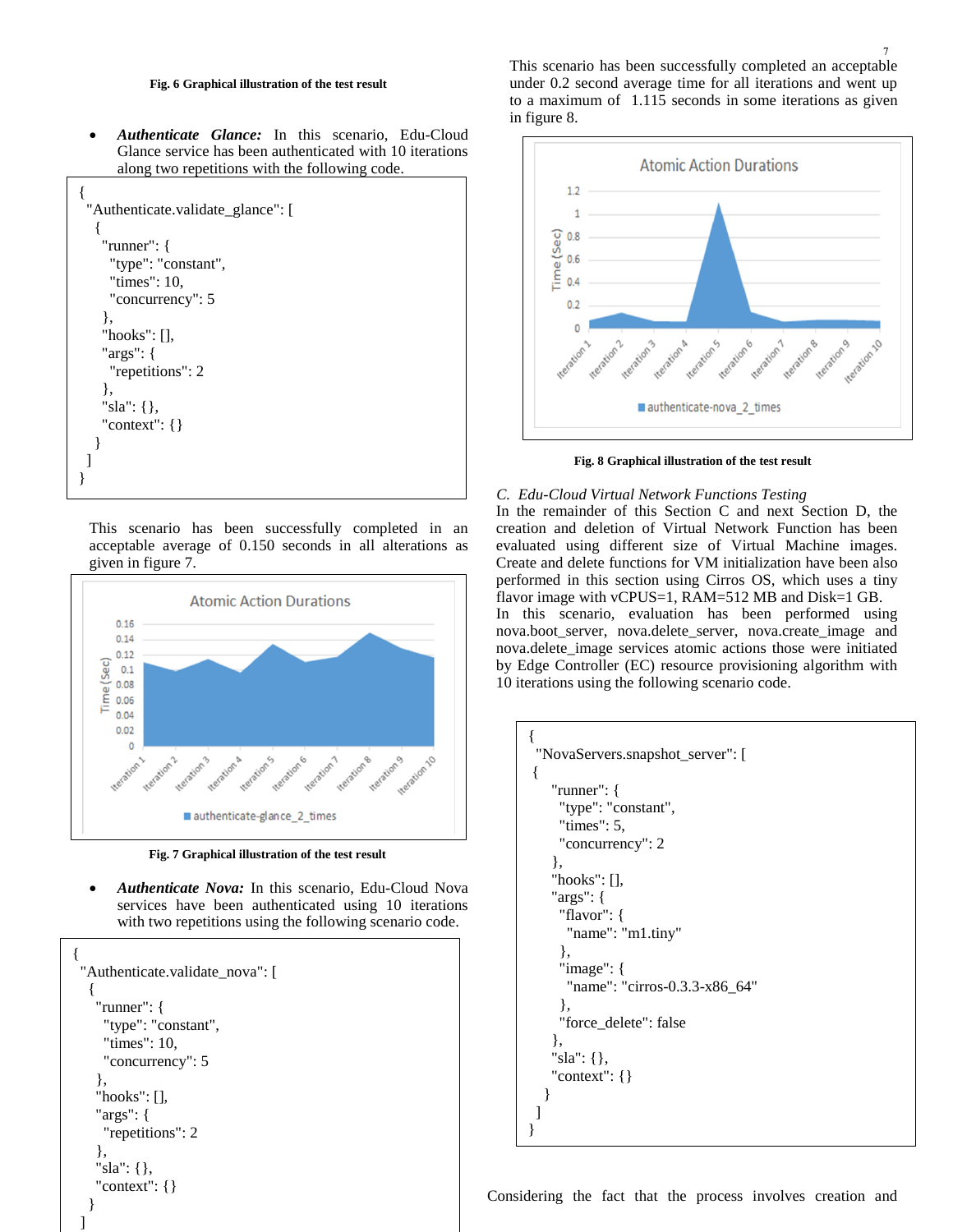deletion of the entire VM Servers with the given pre-configured OS image, this is resource hungry process. These functions were performed to evaluate the EC resource-provisioning algorithm which initiate the Virtual Network Function upon receiving user requests. This whole scenario has been successfully completed in 84.182 seconds as given in figure 9 where each colour represents individual atomic action.



**Fig. 9 Graphical illustration of the test result**

Now in Section D, observations have been made on how the algorithm reacts to a bigger size, real-time, fully functional multimedia streaming server.

# *D. Multimedia Streaming Virtualization Testing*

Previously, a real-time testbed was developed by the authors that can deliver high-quality streaming videos by transcoding the original video in real time to a scalable codec [17]. In this section, this multimedia streaming server image has been used with the following pre-configured tools that details are given in Table III.

| Table III.                                  |                                                                                                                 |
|---------------------------------------------|-----------------------------------------------------------------------------------------------------------------|
| Item                                        | Description                                                                                                     |
| <b>Operating System</b>                     | Linux Debian                                                                                                    |
| <b>Hosting Application</b>                  | Apache                                                                                                          |
| Transcoding                                 | Ffmpeg                                                                                                          |
| Streaming                                   | Apache                                                                                                          |
| Player                                      | VLC, MX and FlowPlayer                                                                                          |
| $AB$ mov<br>$(480\times360)(480\times360)$  | Video clip of<br>480×360480×360<br>resolution size that has to<br>be streamed across the<br>network             |
| $CD$ .mov<br>$(640\times360)(640\times360)$ | Video clip of<br>$640\times360640\times360$<br>resolution size that has to<br>be streamed across the<br>network |

A test is planned on how ECPA algorithm will react to realtime multimedia streaming service requests. As in ECPA algorithm, RS (i) must be less than or equal to AV (i), otherwise, it will create some failed iterations due to demands for over capacity resources.

To run streaming service in Edu-Cloud, Streaming Server

image flavor must use at least medium capabilities (i.e. vCPUS=2, RAM=4096 MB and Disk=40 GB).

 $\overline{8}$ 

To measure the services performance with ECPA algorithm, Overloaded resource scenarios have been run i.e. RS (i) > RA (i) with 3 iterations as given in following scenario code. Although, this scenario has been completed in 512.788 seconds but it also invalidated some actions by generating some failed iterations as expected during ECPA validation process.

| "NovaServers.snapshot_server": [ |
|----------------------------------|
|                                  |
| "runner": $\{$                   |
| "type": "constant",              |
| "times": $3$ ,                   |
| "concurrency": 2                 |
| $\}$ ,                           |
| "hooks": $[]$ ,                  |
| " $args"$ : {                    |
| "flavor": {                      |
| "name": "m1.medium"              |
| $\},$                            |
| "image": $\{$                    |
| "name": "STREAMING_SERVER"       |
| $\}$ ,                           |
| "force_delete": false            |
| $\},$                            |
| "sla": { },                      |
| "context": $\{\}$                |
|                                  |
|                                  |
|                                  |



**Fig. 10 Graphical illustration of the test result**

The Rally benchmarking results give assurance that proposed onthe-fly resource provision mechanism performs well within the given scenario and its scalability can be envisioned by proportionately adding more geographical distributed compute nodes accruing to the number of users and workloads.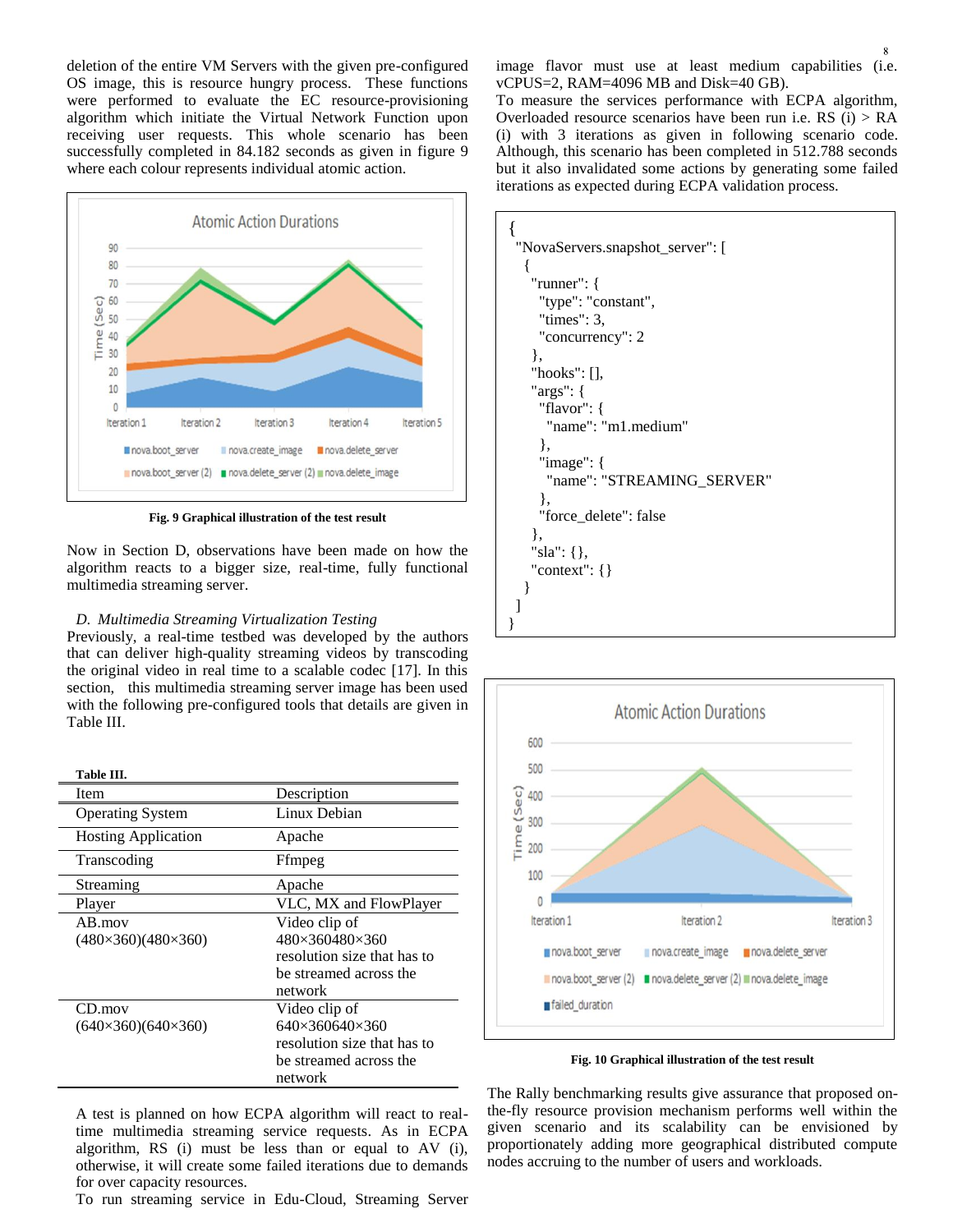# VII. CONCLUSION AND FUTURE RESEARCH DIRECTIONS

In this paper, an on-demand instant provisioning mechanism has been proposed that will work on the fly based on user preference in a cloud environment. A cloud testbed has been implemented using the OpenStack platform which provides IaaS to the end user. An instant provisioning algorithm is proposed and implemented using the libcloud API. It provides standardization among multiple cloud providers to help the users to efficiently manage their cloud resources. The evaluation of this proposed algorithm is based on real time use cases. This concludes that the proposed mechanism is beneficial to improve the cloud users experience in a multi-cloud environment.

The Rally benchmarking results give assurance that the proposed on-the-fly resource provision mechanism performs well within the given scenario and its scalability can be envisioned by proportionately adding more geographically distributed compute node resources accruing to the number of users and workloads.

For Future work, integration of Social Networks will be added to fully implement the proposed architecture and achieve envisioned objectives. The platform will be able to quickly adapt available contents to student learning patterns and preferences based on the live feedback from mentors, facilitators, and co-learners.

#### ACKNOWLEDGMENT

The present work was undertaken in the context of the "Self-OrganizatioN towards reduced cost and eNergy per bit for future Emerging radio Technologies" with contract number 734545. The project has received re-search funding from the H2020-MSCA-RISE-2016 European Framework Program.

#### **REFERENCES**

- <span id="page-8-0"></span>[1] M. Estela-Carbonell, A. Codina, J. Poblet-Puig, P. Pardo, M. Puigv´ı, E. Pujadas, S. Valls, M. A´ lvarez, E. Guaus, C. Hervada-Sala, et al., "Towards the stem knowledge homogenization of pre-university students in 21st century: Mooc: The language for engineering," in Frontiers in Education Conference (FIE), 2016 IEEE, pp. 1–5, IEEE, 2016.
- [2] J. M. Ritz and S.-C. Fan, "Stem and technology education: international state-of-the-art," International Journal of Technology and Design Education, vol. 25, no. 4, pp. 429–451, 2015.
- [3] K. Pyatt and R. Sims, "Virtual and physical experimentation in inquiry-based science labs: Attitudes, performance and access," Journal of Science Education and Technol- ogy, vol. 21, no. 1, pp. 133– 147, 2012.
- [4] T. De Jong, M. C. Linn, and Z. C. Zacharia, "Physical and virtual laboratories in science and engineering education," Science, vol. 340, no. 6130, pp. 305–308, 2013.
- [5] J. M. Marquez-Barja, G. Jourjon, A. Mikroyannidis,
- C. Tranoris, J. Domingue, and L. A. DaSilva, "Forge: Enhancing elearning and research in ict through remote experimentation," in Global Engineering Education Con- ference (EDUCON), 2014 IEEE, pp. 1157–1163, IEEE, 2014.
- [6] "YouTube." https://www.youtube.com/. Accessed: 2017- 03-02.
- [7] "dailymotion." http://www.dailymotion.com. Accessed: 2017-03-02.
- [8] "Vimeo." https://vimeo.com/. Accessed: 2017-03-02.
- [9] "Havard." [https://www.harvard.edu/.](https://www.harvard.edu/) Accessed: 2017- 03- 02.
- [10] "MIT." http://web.mit.edu/. Accessed: 2017-03-02.
- [11] "Khanacademy." https://www.khanacademy.org/. Accessed: 2017-03-02.
- [12] "Time4learning." https://www.time4learning.com/. Accessed: 2017-03-02.
- [13] "Codecademy." https://www.codecademy.com/. Accessed: 2017-03-02.
- [14] "Udemy." https://www.udemy.com/. Accessed: 2017- 03- 02.
- [15] W. W. Porter, C. R. Graham, K. A. Spring, and K. R. Welch, "Blended learning in higher education: Institutional adoption and implementation," Computers & Education, vol. 75, pp. 185–195, 2014.
- [16] A.-H. G. Abulrub, A. N. Attridge, and M. A. Williams, "Virtual reality in engineering education: The future of creative learning," in Global Engineering Education Conference (EDUCON), 2011 IEEE, pp. 751–757, IEEE, 2011.
- [17] M. Virvou, G. Katsionis, and K. Manos, "Combining software games with education: Evaluation of its educational effectiveness," Educational Technology & Society, vol. 8, no. 2, pp. 54–65, 2005.
- [18] K. Kiili, S. de Freitas, S. Arnab, and T. Lainema, "The de- sign principles for flow experience in educational games," Procedia Computer Science, vol. 15, pp. 78–91, 2012.
- [19] A. R. Artino, "Motivational beliefs and perceptions of instructional quality: Predicting satisfaction with online training," Journal of computer assisted learning, vol. 24, no. 3, pp. 260–270, 2008.
- [20] M. J. Dondlinger, "Educational video game design: A review of the literature," Journal of applied educational technology, vol. 4, no. 1, pp. 21–31, 2007.
- [21] G. Siemens, "Massive open online courses: Innovation in education," Open educational resources: Innovation, research and practice, vol. 5, pp. 5–15, 2013.
- [22] M. E. C. Santos, A. Chen, T. Taketomi, G. Yamamoto, J. Miyazaki, and H. Kato, "Augmented reality learning experiences: Survey of prototype design and evaluation," IEEE Transactions on learning technologies, vol. 7, no. 1, pp. 38–56, 2014.
- [23] J. Bacca, S. Baldiris, R. Fabregat, S. Graf, et al., "Augmented reality trends in education: a systematic review of research and applications," Journal of Educational Technology & Society, vol. 17, no. 4, p. 133, 2014.
- [24] A. R. Khan, M. Iqbal, J. Muzaffar, A. Nisar, A. Ali, I.Raza, and S. A. Hussain, "Optimized congestion aware and rate-adaptive multimedia communication for application in fragile environment during disaster management and recovery," Journal of Reliable Intelligent Environ- ments, vol. 1, no. 2-4, pp. 147–158, 2015.
- [25] "OpenStack." http://openstack.org. Accessed: 2017-03- 02.
- [26] Jayasena, K. P. N., and Huazhu Song. "Private Cloud with e-Learning for Resources Sharing in University Environment." E-Learning, E-Education, and Online Training: Third International Conference, eLEOT 2016, Dublin, Ireland, August 31–September 2, 2016, Revised Selected Papers. Springer International Publishing, 2017.
- [27] Elsaadany, Amr, and Karim Abbas. "Development and implementation of e-learning system in smart educational environment." Information and Communication Technology, Electronics and Microelectronics (MIPRO),